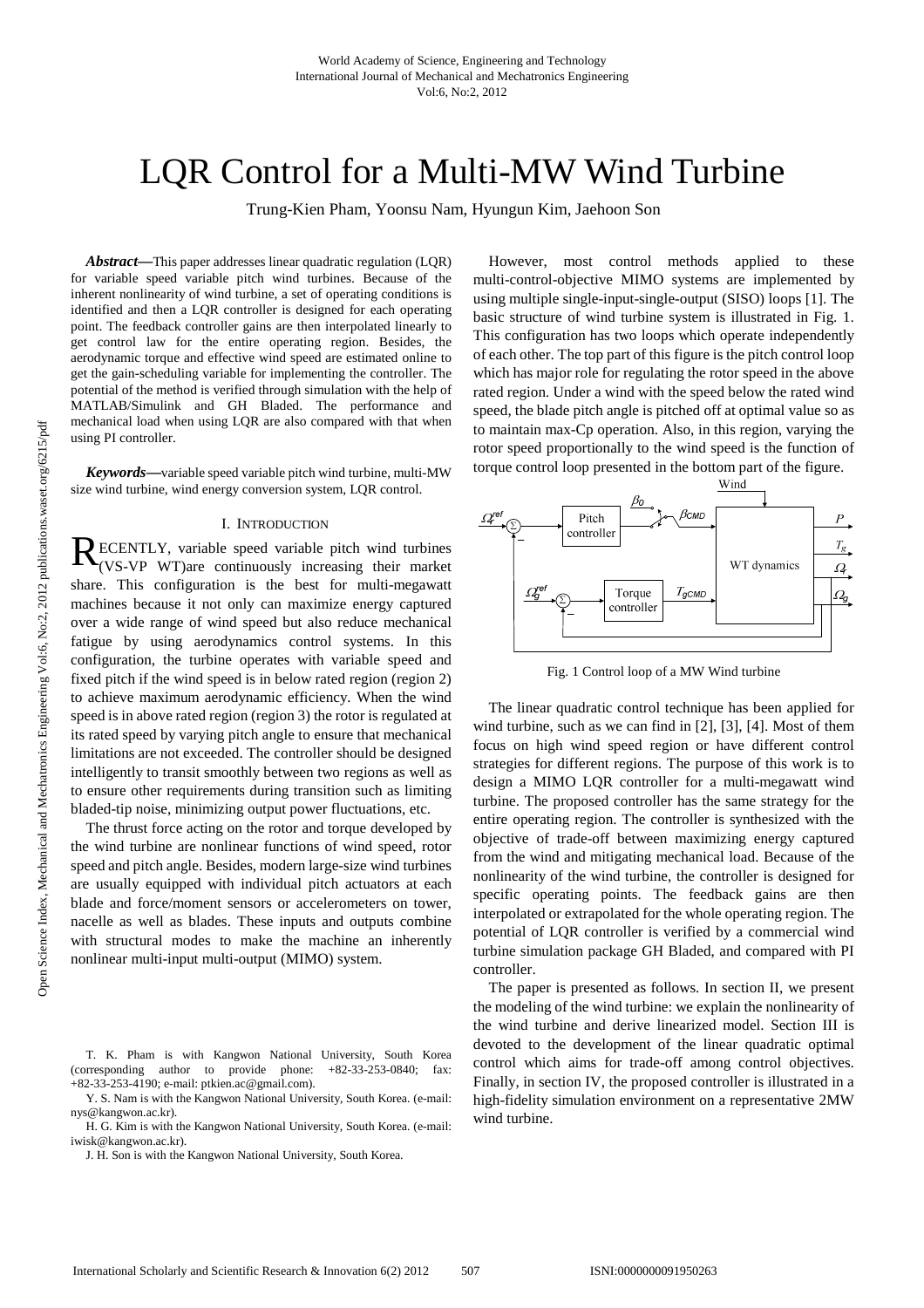## II. WIND TURBINE MODEL

A basic block diagram for the entire variable speed variable pitch wind energy conversion system can be structured as several interconnected subsystems, shown in Fig. 2.



Fig. 2 A block diagram for VS-VP WT

In the above figure,  $F_a$  is thrust force.  $\beta$  is blade pitch angle.  $T_a$  and  $T_g$  are aerodynamic torque and reaction generator torque, respectively.  $\Omega_r$  and  $\Omega_g$  are rotor speed and generator speed. *v* is wind speed which is described by mean wind speed *vm* and turbulent wind  $v_t$ , given by (1).

$$
V = V_m + v_t \tag{1}
$$

The wind speed  $v_r$  seen by rotor plane is defined by (2), where *d* is nacelle displacement.

$$
V_r = V - \dot{d} \tag{2}
$$

# *A.Aerodynamic conversion*

The thrust force acting on the entire rotor, useful torque developed by the wind turbine and aerodynamic power captured from the wind are expressed by highly nonlinear equations as follow

$$
F_a = \frac{1}{2} \rho \pi R^2 C_T(\lambda, \beta) v_r^2
$$
 (3)

$$
T_a = \frac{1}{2} \rho \pi R^3 \frac{C_p(\lambda, \beta)}{\lambda} v_r^2
$$
 (4)

$$
P_a = \frac{1}{2} \rho \pi R^2 C_p (\lambda, \beta) v_r^3
$$
 (5)

Where  $\rho$  is air density, *R* is rotor radius.  $C_T$  is force coefficient, and *CP* is called power coefficient which represents the wind turbine power conversion efficiency.  $C_T$  and  $C_P$  are functions of blade pitch angle and tip-speed ratio,  $\lambda$ , defined by  $\lambda = R\Omega_r/v_r$ (6)

The coefficients  $C_T$  and  $C_P$  are very important in the turbine control system design. Those characteristics for different values of tip-speed ratio and pitch angle are illustrated in Fig. 3 and Fig. 4. Fig. 3 indicates that there is one set of specific  $\lambda$  and  $\beta$  at which the turbine power coefficient is maximum,  $C_{\rm P}$ max. It means that if the pitch angle is fixed at optimal value  $\beta_0$  and varying rotor speed proportionally to wind speed to keep tip-speed ratio at  $\lambda_0$ , where  $C_P$  coefficient is maximum, wind turbine will extract the maximum power from the wind. However, this operation condition occurs only in low wind speed region. When wind speed is high, tip-speed ratio and

pitch angle are away from their optimal values to ensure the power and rotor speed being regulated around their rated values, in order to avoid exceeding electrical power as well as mechanical stresses.



#### *B.Drive-train dynamics*

The aerodynamic torque from equation (4) is the input of the drive-train system in low speed side. The drive-train system can be modeled as two inertias interconnected by a spring-damper and a gearbox, schematically represented in Fig. 5. On the high speed side of drive-train system the generator is mounted giving opportunity to control the reaction torque from the generator [2]. The dynamic model of the drive-train system is modeled of the form (7) and (8). Where  $\Omega_r$ ,  $\Omega_g$  are rotor speed and generator speed, respectively.  $J_r$ ,  $J_g$  are rotor inertia and generator inertia, respectively.  $B_r$ ,  $B_g$  are, respectively, the damping of low speed shaft and high speed shaft.  $k_s$  and  $c_s$  are the torsional stiffness and torsional damping of drive-train axis.

$$
J_r \frac{d\Omega_r}{dt} = T_a - k_s(\theta_r - \frac{1}{N}\theta_g) - c_s(\Omega_r - \frac{1}{N}\Omega_g) - B_r\Omega_r
$$
 (7)

$$
J_g \frac{d\Omega_g}{dt} = \frac{k_s}{N} (\theta_r - \frac{1}{N} \theta_g) + \frac{c_s}{N} (\Omega_r - \frac{1}{N} \Omega_g) - B_g \Omega_g - T_g \tag{8}
$$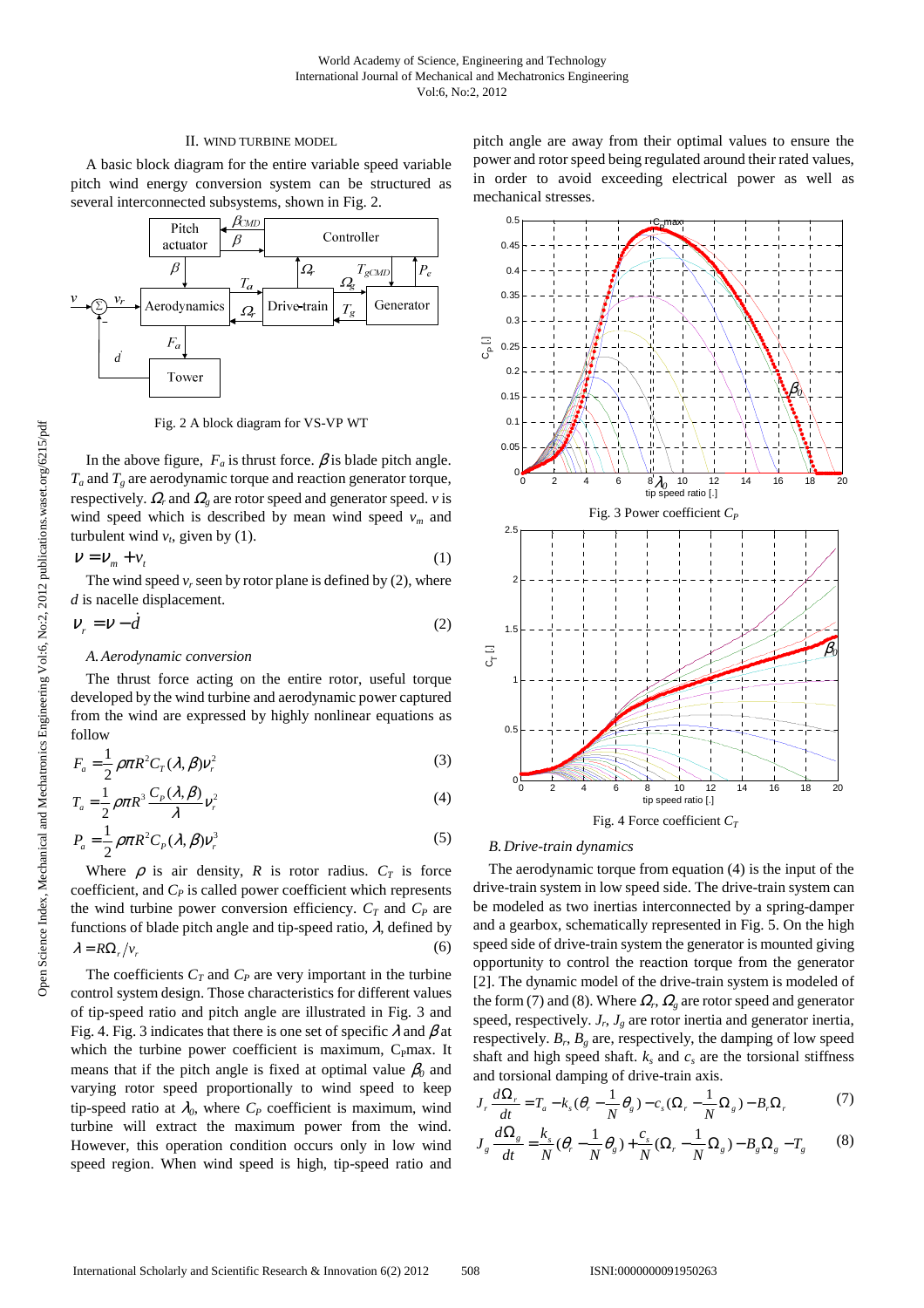

Fig. 5 A drive-train model

## *C.Tower dynamics*

For controller design purposes, it was considered to use a sufficiently simplified axis-symmetric tower model [5]. In this work, tower top equivalent displacement of only first bending mode of fore-aft direction is considered, that is modeled by an equal common mass-spring-damper system. As a consequence, the tower top rotation, the torsion deformation, the yawing effects and higher bending modes are neglected. The first bending mode of fore-aft direction is expressed by (9).

$$
M_T \ddot{d} + C_T \dot{d} + K_T d - F_a = 0 \tag{9}
$$

Where  $M_T$  is the tower top effective mass, which is determined by the sum of nacelle mass including rotor and a top equivalent tower mass.  $C_T$ ,  $K_T$  are, respectively, the structural damping and bending stiffness.  $d$ ,  $\vec{d}$  and  $\vec{d}$  are the tower top fore-aft displacement, velocity and acceleration, respectively.

# *D.Generator dynamics*

The most common types of generators for multi-MW wind turbine are a doubly fed induction generator (DFIG) and a permanent magnet synchronous generator (PMSG) [6]. The generator torque is controlled by a power converter which also manages the active and reactive powers of the generator. High speed switching power electronics is able to set electric generator torque almost instantaneously with respect to the mechanical dynamics. For the purposes of control system design, the generator dynamics is sufficiently modeled by a first order transfer function presented in (10)

$$
\frac{T_g(s)}{T_{g_{\text{CMD}}}(s)} = \frac{1}{1 + \tau_g s} \tag{10}
$$

In the above equation,  $T_g(s)$  and  $T_{gCMD}(s)$  are the generator torque and generator torque command, respectively.  $\tau_{\varphi}$  is the time constant of the generator dynamics.

# *E.Pitch actuator*

While wind turbine system operates in above rated wind speed, high rotor speed that may cause mechanical damage can no longer be managed by increasing generated power because this would lead to overload the generator and converter [4]. As seen in Fig. 3,  $C_p$  can be reduced by varying the pitch angle  $\beta$  to maintain the output power at rated power and to regulate the rotor speed at its rated value, instead of changing rotor speed proportionally to the wind speed as in low wind speed region.



Fig. 6 A second order pitch actuator model

The pitch actuator is a nonlinear servo that generally rotates all the blades or part of them in unison. In closed loop the pitch actuator can be modeled as a linear low-order dynamic system with saturation in the amplitude and derivative of the output signal. Fig. 6 shows a block diagram of a second-order actuator model. The dynamic behavior of the pitch actuator operating in its linear region is described by following transfer function

$$
\frac{\beta(s)}{\beta_{\text{CMD}}(s)} = \frac{\omega_{\beta}^2}{s^2 + 2\xi_{\beta}\omega_{\beta} + \omega_{\beta}^2}
$$
(11)

Where  $\beta$  and  $\beta_{\text{CMD}}$  are the actual and desired pitch angle, respectively.  $\omega_\beta$  and  $\xi_\beta$  are, respectively, natural frequency and damping ratio of pitch actuator dynamics. For a multi-MW wind turbine, the pitch angle ranges from  $-3^\circ$  to 90 $^\circ$  and varies at a maximum rate of  $\pm 10^{\circ}/s$ .

#### III. CONTROLLER DESIGN

# *A.Model for controller design*

Equations from (7) to (11), describing the dynamics of wind turbine, can be written in compact form as

$$
\begin{cases} f(x, \dot{x}, u, v, t) = 0 \\ y = g(x) \end{cases}
$$
 (12)

By defining the state, input and output vectors

$$
x = \begin{bmatrix} d & \dot{d} & \beta & \dot{\beta} & \Omega_r & T_s \end{bmatrix}^T
$$
 (13)

 $_{\textit{CMD}}$  ; *T*  $\boldsymbol{\mu} = \left[ \begin{array}{cc} \boldsymbol{\beta}_{\text{CMD}} & T_{\text{g}_{\text{CMD}}} \end{array} \right]^{\prime}$ ;  $\boldsymbol{y} = \boldsymbol{\Omega}_r$ 

Equation (12) is highly nonlinear model, due to the expression of extracted thrust force  $F_a$  and aerodynamic torque  $T_a$  as in (3) and (4). In order to design controller, the global model can be linearized around operating points by linearizing the aerodynamic torque and thrust force. The deviations of aerodynamic torque and thrust force from steady state values are expressed in (14).

$$
\delta T_a = k_{\Omega_r}^{T_a} \delta \Omega_r + k_{\beta}^{T_a} \delta \beta + k_{\nu_r}^{T_a} \delta \nu_r
$$
  
\n
$$
\delta F_a = k_{\Omega_r}^{F_a} \delta \Omega_r + k_{\beta}^{F_a} \delta \beta + k_{\nu_r}^{F_a} \delta \nu_r
$$
\n(14)

Where the operator  $\delta$  corresponds to the deviation of values from linearization point  $OP(x_0, u_0, v_0)$ , and coefficients in above equations are defined by

$$
k_{\Omega_r}^{T_a} = \partial T_a / \partial \Omega_r \big|_{OP} ; k_{\beta}^{T_a} = \partial T_a / \partial \beta \big|_{OP} ; k_{\nu_r}^{T_a} = \partial T_a / \partial \nu_r \big|_{OP}
$$
  
\n
$$
k_{\Omega_r}^{F_a} = \partial F_a / \partial \Omega_r \big|_{OP} ; k_{\beta}^{F_a} = \partial F_a / \partial \beta \big|_{OP} ; k_{\nu_r}^{F_a} = \partial F_a / \partial \nu_r \big|_{OP}
$$
\n(15)

Thus, wind parameterized linear model of wind turbine around an operating point can then be set on state space representation as in (16).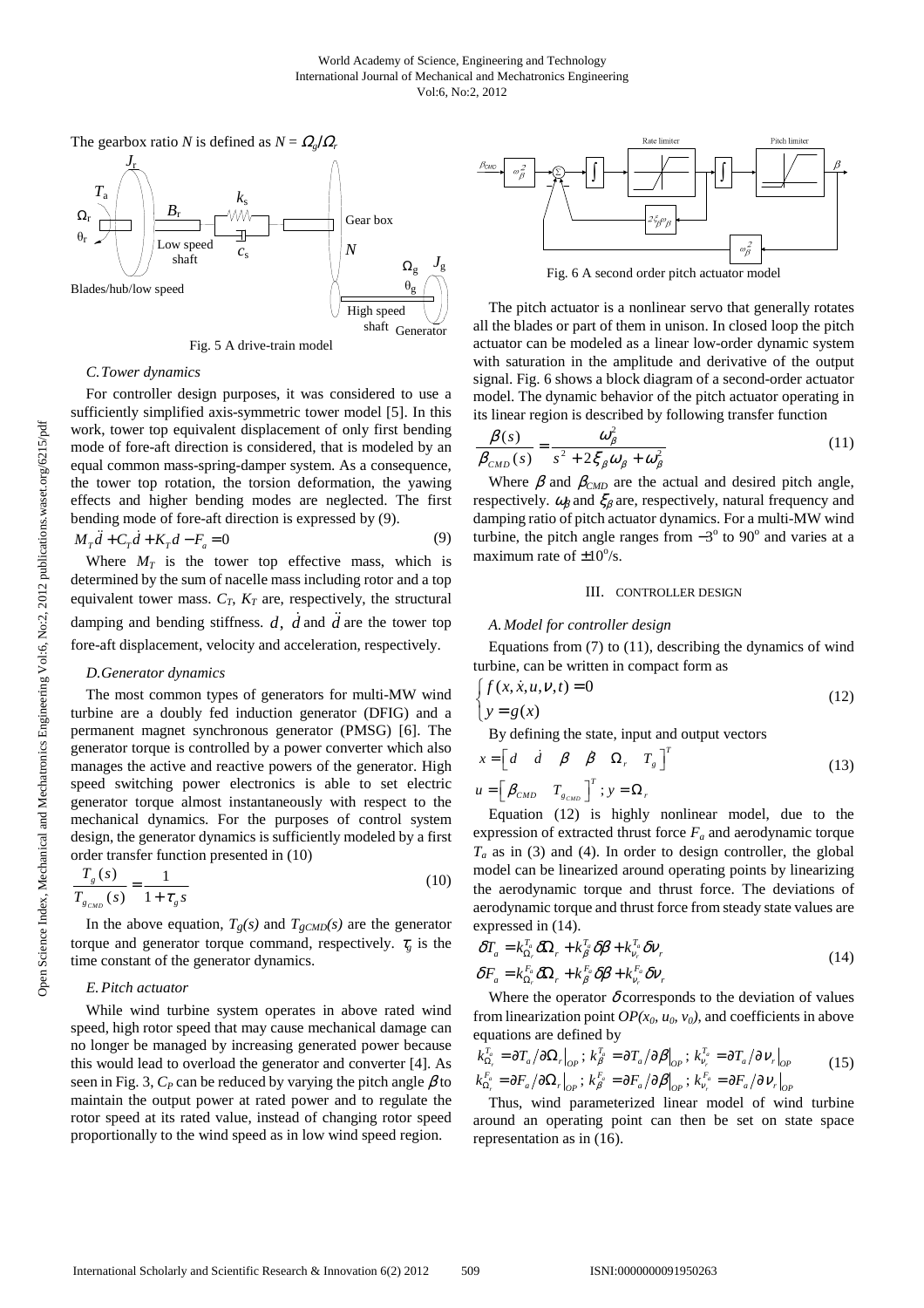$$
\begin{cases}\n\delta \dot{x} = A(v_0)\delta x + B(v_0)\delta u + B_v(v_0)\delta v, \\
\delta y = C\delta x\n\end{cases}
$$
\n(16)

Where 
$$
\delta x = x - x_0
$$
;  $\delta u = u - u_0$ ;  $\delta y = y - y_0$ 

State space matrices  $A(v_0)$ ,  $B(v_0)$  and  $B_v(v_0)$  depend on operating points.

$$
A(v_0) = \frac{\partial f}{\partial x}\Big|_{op}; B(v_0) = \frac{\partial f}{\partial u}\Big|_{op}; B_v(v_0) = \frac{\partial f}{\partial v}\Big|_{op}
$$
 (17)  

$$
C = \begin{bmatrix} 0 & 0 & 0 & 1 & 0 \end{bmatrix}
$$

The controller which is designed base on linear system expressed in equation (18) often proves unsatisfactory in controlling the turbine to the desired rotor rotational speed. This may be due to some linearization inaccuracies or some model deficiencies with respect to the machine behavior in real operating conditions. Keeping the rotor speed to a preset value is usually of paramount importance, so it may be useful to add a complimentary term to the formulation in order to represent a long term deviation of the actual rotational speed with respect to the set point. The linearized wind turbine expressed in (16) is augmented with rotor speed integrator. This gives the state vector of the linear system with the form as in (18).

$$
\delta x = \begin{bmatrix} \delta d & \delta \dot{d} & \delta \beta & \delta \dot{\beta} & \delta \Omega_r & \delta T_s & \int_{t_o}^{t_f} \delta \Omega_r dt \end{bmatrix}^T \tag{18}
$$

Thus, the state space model of augmented system is described as

$$
\begin{cases}\n\delta \dot{x} = \begin{bmatrix} A(v_0) & \Theta_1 \\ C & 0 \end{bmatrix} \delta x + \begin{bmatrix} B(v_0) \\ \Theta_2 \end{bmatrix} \delta u + \begin{bmatrix} B_v(v_0) \\ 0 \end{bmatrix} \delta v_r \\
\delta y = \begin{bmatrix} C & 0 \end{bmatrix} \delta x\n\end{cases}
$$
\n(19)

Where  $\Theta_1 = [0 \ 0 \ 0 \ 0 \ 0 \ 0]^T$ ;  $\Theta_2 = [0 \ 0]$ 

*B.Target trajectory* 

(pm) Rotor speed (rpm) 15 Rotor speed  $10$ 5 5 10 15 20 25  $(\text{deg})$ Pitch angle (deg) 30  $\overline{2}$ angle (  $10$ Pitch 0 5 10 15 20 25 (kNm) Gen. Torque (kNm)  $\overline{2}$ Torque 10 .<br>Gen. 0 5 10 15 20 25 **Gen. Power (MW)** Gen. Power (MW) 2 1 0 5 10 15 20 25 Wind speed (m/s)

Fig. 7 Schedule for regulation set point

As mention above, when wind speed is in below rated region, the blade pitch angle is constantly maintained at optimal value  $\beta$ <sup>0</sup>. While the rotor speed is changed proportional to wind speed so as to maintain tip speed ratio at constant value  $\lambda_0$ . For above

rated region, the pitch angle is varied in order to regulate the rotor speed and generator torque/power at rated values. Fig. 7 illustrates the goal trajectories for rotor speed (the first window), blade pitch angle (the second window), generator torque (the third window) and electrical power (the fourth window).

# *C.LQR design*

With the operating points determined, a set of controllers can be synthesized by applying LQR for augmented model presented in (19), with a quadratic cost function for the regulation problem at an operating point is defined as

$$
J = \int_{0}^{\infty} \left( \delta x^{T} Q(v_{0}) \delta x + \delta u^{T} R(v_{0}) \delta u \right) dt
$$
 (20)

Where  $Q(v_0)$  and  $R(v_0)$  are nonnegative and symmetric matrices of weights. The control law optimizing the above criterion *J* is a state feedback law with an optimal gain matrix  $K(v_0)$  determined by solving an LQR problem. In the implementation, the intermediate controllers are then interpolated linearly from the discrete number of controllers which have been designed for specific operating points. Fig. 8 illustrates the structure of wind turbine system. The LQR gains are scheduled by effective wind speed, estimated by wind speed estimator. This estimation will be presented in the following subsection.





As explained above, the target trajectories are scheduled by wind speed. However, there is a very rough measurement of the wind speed available. It is therefore necessary to have a good wind speed estimator to get the controllers implementable. Fig. 9 shows the schematic diagram of the wind speed estimator, which consists of two consecutive processing modules. The first module is the aerodynamic torque estimation, following by 3-D lookup table to calculate the effective wind speed.

The governing equations of the drive-train model (7) and (8) can be combined into one equation of

$$
J_t \frac{d\Omega_r}{dt} = T_a - NT_g - T_L \tag{21}
$$

Where  $J_t = J_r + N^2 J_g$ , and  $T_L$  represents all the mechanical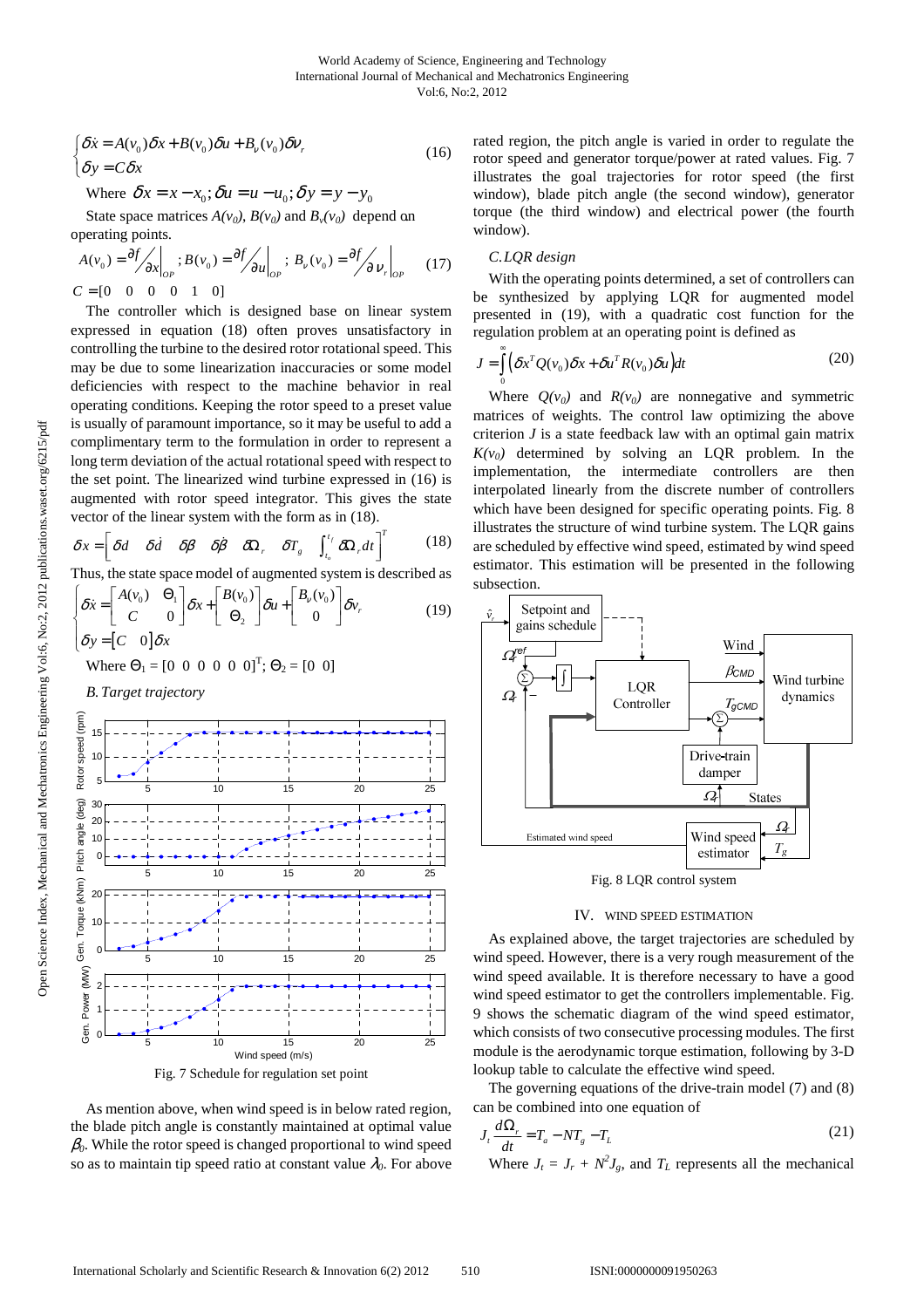losses.

Then, augmenting (21) with the unknown aerodynamic torque  $T_a$ , the above equation can be expressed in the state space form of (22) [6], [7].

$$
\dot{x} = \begin{cases} \dot{\Omega}_r \\ \dot{T}_a \end{cases} = \begin{bmatrix} 0 & 1/J_r \\ 0 & 0 \end{bmatrix} \begin{cases} \Omega_r \\ T_a \end{cases} + \begin{pmatrix} -N/J_r \\ 0 \end{pmatrix} T_s + \begin{pmatrix} -1/J_r \\ 0 \end{pmatrix} T_L + \begin{pmatrix} -N/J_r \\ N \end{pmatrix} w_s
$$
\n
$$
y = \begin{bmatrix} 1 & 0 \end{bmatrix} \begin{cases} \Omega_r \\ T_a \end{bmatrix} + w_v
$$
\n(22)

where  $w_g$  and  $w_v$  represent the input process and output sensor noise. A Kalman filter is applied to estimate the aerodynamic torque, which has the structure of (23). In which, variables with hat are to be estimated and L is the Kalman filter gain.

$$
\dot{\hat{x}} = \begin{cases}\n\dot{\hat{\Omega}}_r \\
\dot{\hat{T}}_a\n\end{cases} = \begin{bmatrix}\n0 & 1/J_r \\
0 & 0\n\end{bmatrix} \begin{bmatrix}\n\hat{\Omega}_r \\
\hat{T}_a\n\end{bmatrix} + \begin{pmatrix}\n-N/J_r \\
0\n\end{pmatrix} T_s + \begin{pmatrix}\n-1/J_r \\
0\n\end{pmatrix} T_L + L(\Omega_r - \hat{\Omega}_r)
$$
\n(23)

The second stage of wind speed estimation is to calculate wind speed through a 3-D lookup table, which has three inputs of estimated aerodynamic torque, measured rotor speed and measured pitch angle. This 3-D lookup table is build by using equation (4), which is reformulated in the form of.

$$
\hat{T}_a = \frac{1}{2} \rho \pi R^3 \left\{ \frac{C_P(\hat{\lambda}, \beta)}{\hat{\lambda}} \right\} \hat{v}_r^2 \tag{24}
$$

where  $\hat{\lambda} (= R\Omega_r / \hat{v})$  is estimated tip-speed ratio.



speed (below)

Fig. 10 illustrates the estimated aerodynamic torque and estimated wind speed with the mean value of 8m/s and 23% TI. The real signals are presented in dash-dot and the estimated values in solid lines. It is noticed that the solid line in bottom

window of Fig. 10 is spatially average wind speed, which is a little difference from the wind speed measured at the hub (dash-dot line). The high frequency components in the turbulent wind are filtered out so as to get estimated wind as a good scheduling variable.

#### V.NUMERICAL SIMULATION

The proposed controller is validated through simulations with stochastic wind input in both two regions. The performance and mechanical load of proposed method are compared with that of PI controller. The control law is developed in MATLAB/Simulink and compiled into a Dynamic Link Library (DLL). The external controller in DLL format will be used with GH Bladed package to perform full system simulation of wind turbine.

The simulation for below rated region is performed using a wind with mean speed of 8m/s, which is perturbed by turbulent wind with turbulence intensity of 23%. The trace of hub height wind speed is shown in the top window of Fig. 11. Fig. 11 also shows the rotor speed behavior, generator torque, generator power and tower fore-aft moment versus time. The solid plots of Fig. 11 represent the responses of the wind turbine when using PI controller (designed in [6]), while the dash-dot lines are the wind turbine responses when using LQR controller. The difference of performance responses between two controllers are summarized in Table I. It is difficult to differentiable between the structural responses such as blade or tower bending moment in time domain. The damage equivalent loads (DEL),  $M_{ea}$ , can be a quantitative measure.  $M_{ea}$  is given by (25)

$$
M_{eq} = \sqrt[m]{\frac{\sum_{k} (M_{k})^{m} n_{k}}{n_{tot}}}
$$
 (25)

where  $n_k$  is the number of cycles in mechanical load range  $M_k$ and  $n_{tot}$  is the total number of cycles in a mechanical load signal. *m* is the material specific number, for example  $m = 3.5$  for a steel tower structure and  $m = 10$  for a fiber glass blade [8]. The larger the DEL value is, the more prone to end up in fatigue failure. The statistical data of DEL data of structural load responses at mean wind speed of 8m/s for both LQR and PI controller are summarized and compared in Table II. The performance data shows that when using LQR the mean value of electrical power slightly decreases, however the DEL of the TABLE I

| TABLE I                                       |                   |      |                      |         |  |  |  |
|-----------------------------------------------|-------------------|------|----------------------|---------|--|--|--|
| PERFORMANCE DATA AT WIND SPEED OF 8M/S 23% TI |                   |      |                      |         |  |  |  |
| Performance                                   | Rotor speed (rpm) |      | Generator Power (Mw) |         |  |  |  |
| data                                          | Mean              | Std. | Mean                 | Std.    |  |  |  |
| PI(A)                                         | 13.999            | 1.42 | 0.778                | 0.252   |  |  |  |
| LQR(B)                                        | 14.165            | 1.43 | 0.777                | 0.247   |  |  |  |
| $(B-A)/A$ (%)                                 | 1.18              | 0.70 | $-0.13$              | $-1.98$ |  |  |  |
|                                               |                   |      |                      |         |  |  |  |

| <b>TABLE II</b>                              |          |                    |                       |  |  |  |
|----------------------------------------------|----------|--------------------|-----------------------|--|--|--|
| MECHANICAL LOAD AT WIND SPEED OF 8M/S 23% TI |          |                    |                       |  |  |  |
| DEL.                                         |          | Blade moment (kNm) | Tower fore-aft moment |  |  |  |
|                                              | In plane | Out-of plane       | (kNm)                 |  |  |  |
| PI(A)                                        | 2107     | 1618               | 4298                  |  |  |  |
| LQR(B)                                       | 2061     | 1535               | 4030                  |  |  |  |
| $(B-A)/A$ (%)                                | $-2.18$  | $-5.13$            | $-6.23$               |  |  |  |